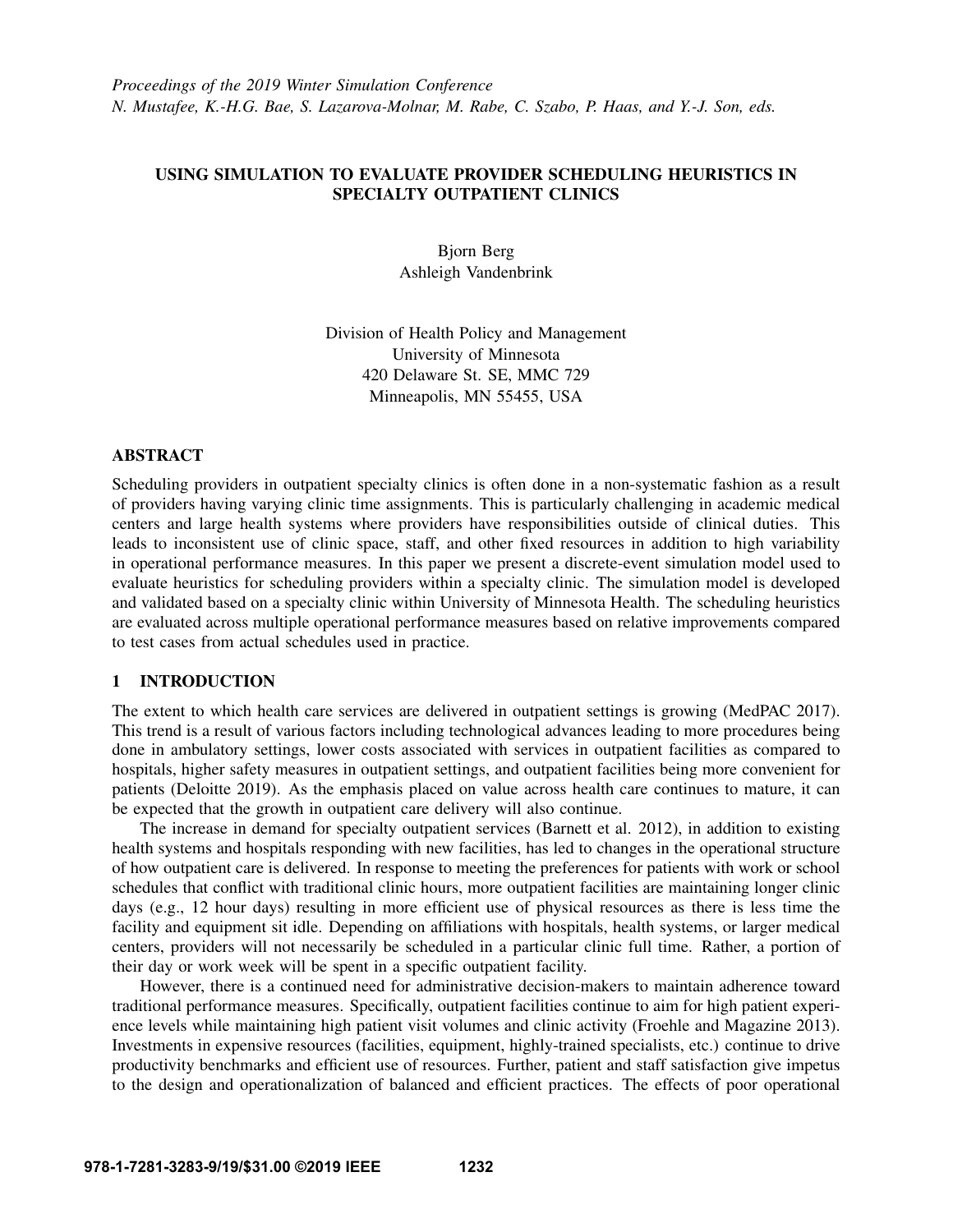design can lead to both operational and clinical impacts including poor quality, high stress, burnout, and low patient satisfaction as a result of the chaotic setting which may ensue.

Prior research related to physician scheduling is largely characterized by inpatient settings such as hospital units and emergency departments where problems are often categorized as staffing (long term), rostering (medium term or operational), and dynamic rescheduling in their decisions [\(Erhard et al. 2018\)](#page-10-2). The aims of physician rostering problems, which are most closely related to this paper, focus on maintaining adequate coverage in a unit (e.g., emergency department) [\(Ferrand et al. 2011;](#page-10-3) [Beaulieu et al. 2000\)](#page-9-2) to meet uncertain demand and providing equity in the schedule with respect to physician preferences, night shifts, or weekend schedules [\(Gunawan and Lau 2013;](#page-10-4) [Bard et al. 2013\)](#page-9-3). Research focused on physician scheduling in outpatient settings has been concentrated on medical resident scheduling, particularly related to specialty rotation scheduling [\(Franz and Miller 1993;](#page-10-5) [Bard et al. 2014;](#page-9-4) [Cohn et al. 2009;](#page-9-5) [Smalley and](#page-10-6) [Keskinocak 2016\)](#page-10-6). While there exists a broad literature related to physician scheduling, little is known regarding the design of physician schedules in outpatient clinic settings where physicians only spend a portion of their time seeing patients (vs. time allocated to research, education, and administrative duties).

In this paper we present a simulation model developed to evaluate provider scheduling heuristics. Specifically, provider schedules are sought which better level the clinic activity across the entire clinic day, thereby decreasing times during the day where either no providers are in the clinic or all providers are scheduled at the same time. In practice, the clinic's provider schedules often result in many providers being in the clinic during the middle of the day and few providers seeing patients at the beginning and end of the clinic day. The operational performance measures resulting from the heuristics are compared to test cases derived from actual clinic schedules and are presented in terms of relative improvements. Because the daily clinic activities are complex, provider clinic shift durations vary, service times (and arrivals) are stochastic and heterogeneous, evaluating operational performance measures resulting from heuristic schedules is challenging. Simulation provides an opportunity to accurately model specialty clinic activities and evaluate performance measures for given schedules.

The remainder of this paper is organized as follows. Section [2](#page-1-0) provides a detailed description of the problem context and simulation model. The heuristics evaluated with the simulation model are described in Section [3.](#page-4-0) Results are presented in Section [4](#page-5-0) and concluding remarks are made in Section [5.](#page-9-6)

# <span id="page-1-0"></span>2 PROBLEM DESCRIPTION AND SIMULATION MODEL

Specialty providers' duties are often spread across multiple care settings or entail various non-clinical activities. This is particularly the case in large health systems or academic medical centers [\(Aron and](#page-9-7) [Papp 2000\)](#page-9-7). Depending on the specialty and health system context these activities may include inpatient (hospital) service time, procedures or surgeries not done in the outpatient clinic, teaching and other didactic responsibilities, research time, or administrative obligations. Further, as health systems continue to grow, many providers often rotate their presence between multiple sites through out the week. In combination with outpatient clinics maintaining longer days, allocating provider time within clinic hours is a formidable task for many managers as most providers are assigned only a portion of their time as spent seeing patients in the clinic. Other portions of their time spent outside of the clinic include research, education, and administrative responsibilities. As a result, on a given day the variability of provider shift durations can be high. Figure [1](#page-2-0) illustrates the range of provider clinic shift durations based on the outpatient specialty clinic we studied. While the most common clinic shift duration was between 8-9 hours, Figure 1 illustrates a wide range of shift durations in the provider schedules.

Further complicating the provider scheduling process is the variability of exam durations across between different providers. The differences in the time spent with patients across providers is due to a number of factors and has been observed in various settings [\(Guy Jr and Richardson 2012;](#page-10-7) [Blumenthal et al. 1999;](#page-9-8) [Mechanic et al. 2001\)](#page-10-8). Each provider has their own examination style and pace with which they interact with patients. Further, each provider within specialty disciplines is likely to have different case mixes of patients with respect to patient characteristics, illness severity, comorbid conditions, and general health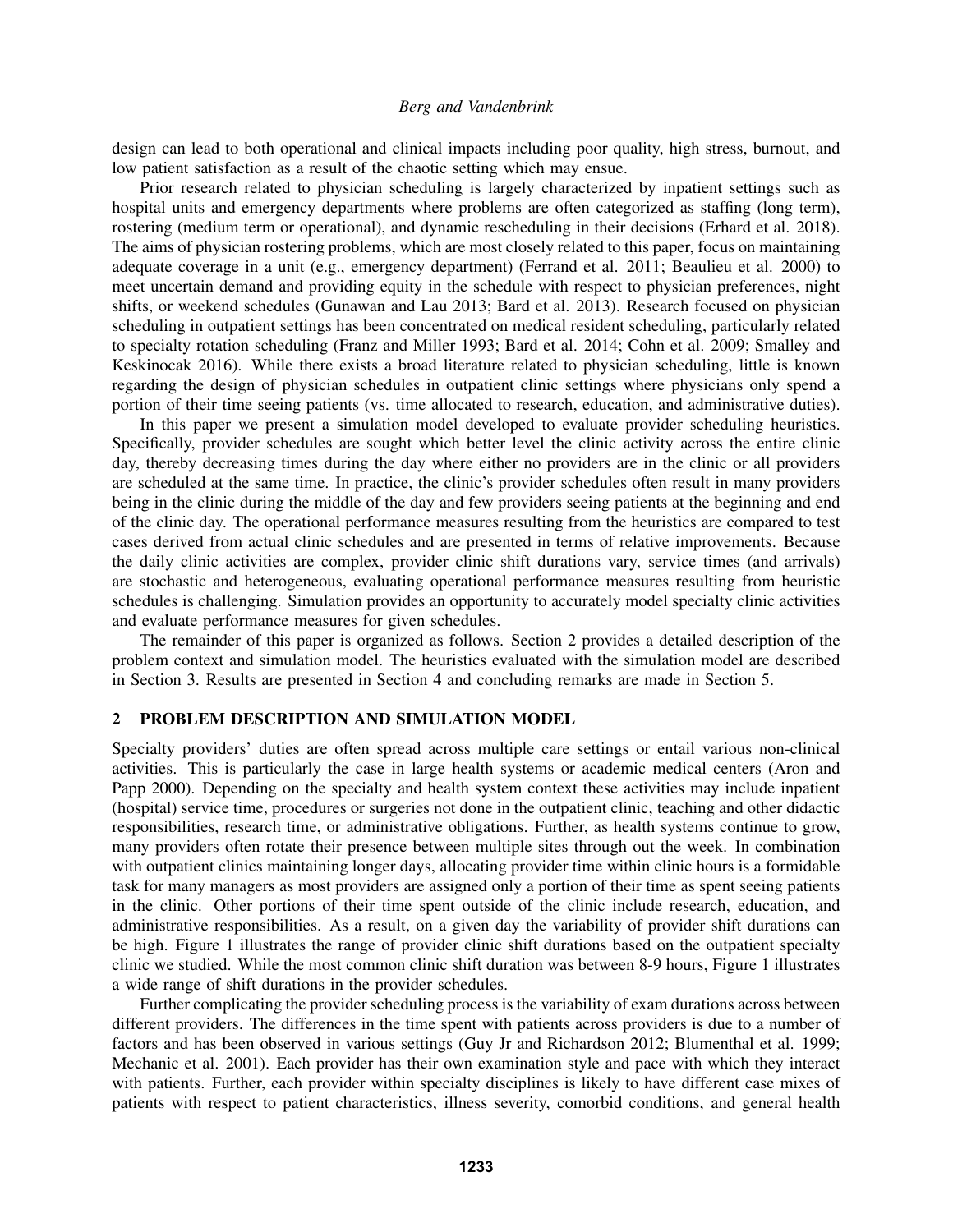

<span id="page-2-0"></span>Figure 1: The distribution of provider clinic shift durations is variable due to providers having different levels of their time allocation dedicated to clinic responsibilities (vs. research, education, and administrative duties).

states which contributes to the duration of exams. As a result of these differences, both the arrival and service rates for each provider's patients are heterogeneous in the distributions. Figure [2](#page-3-0) illustrates the patient exam duration distrubutions for five providers in the specialty clinic studied using box plots.

The aim of the analysis presented in this paper is to evaluate provider scheduling heuristics which lower the volatility of activity within a clinic setting during a given clinic day. This goal is complicated as a result of the provider heterogeneity discussed above. Specifically, the provider heterogeneity induces varying clinic shift durations, arrival rates, and exam duration distributions which make balancing the clinic activity across a 12 hour day, for example, difficult. Due to the complexities associated with accurately modeling the clinic operations, we evaluate and compare multiple heuristics used to schedule providers to clinic shifts during the day using a discrete-event simulation model.

### 2.1 Simulation Model and Clinic Flow

A discrete-event simulation model was developed to evaluate the variability in clinic metrics associated with physician scheduling approaches. The model was built within Arena simulation software to reflect the patient flow process of the prostate urology outpatient clinic at the University of Minnesotas Clinic and Surgery Center (CSC) [\(Kelton et al. 2007\)](#page-10-9). Patients' flow through the clinic is determined based on the assigned provider. Each provider has their own clinic flow, with the arrival rate of patients as well as exam time distribution determined by actual operational data from the CSC's real time locating system (RTLS).

For each clinic day, the clinic was open for 12 hours. During this time, the supporting staff resources were kept constant. The provider shift durations have varying lengths due to full time equivalent (FTE) clinic assignments as well as the nature of the duties within an academic medical center described above. Schedules within the clinic were based on ad hoc and preferential bases.

Upon arrival to the CSC, the patient checks in with a receptionist using a tablet and is given a RTLS badge. Once the patient enters the designated waiting area near the clinic space, a licensed practical nurse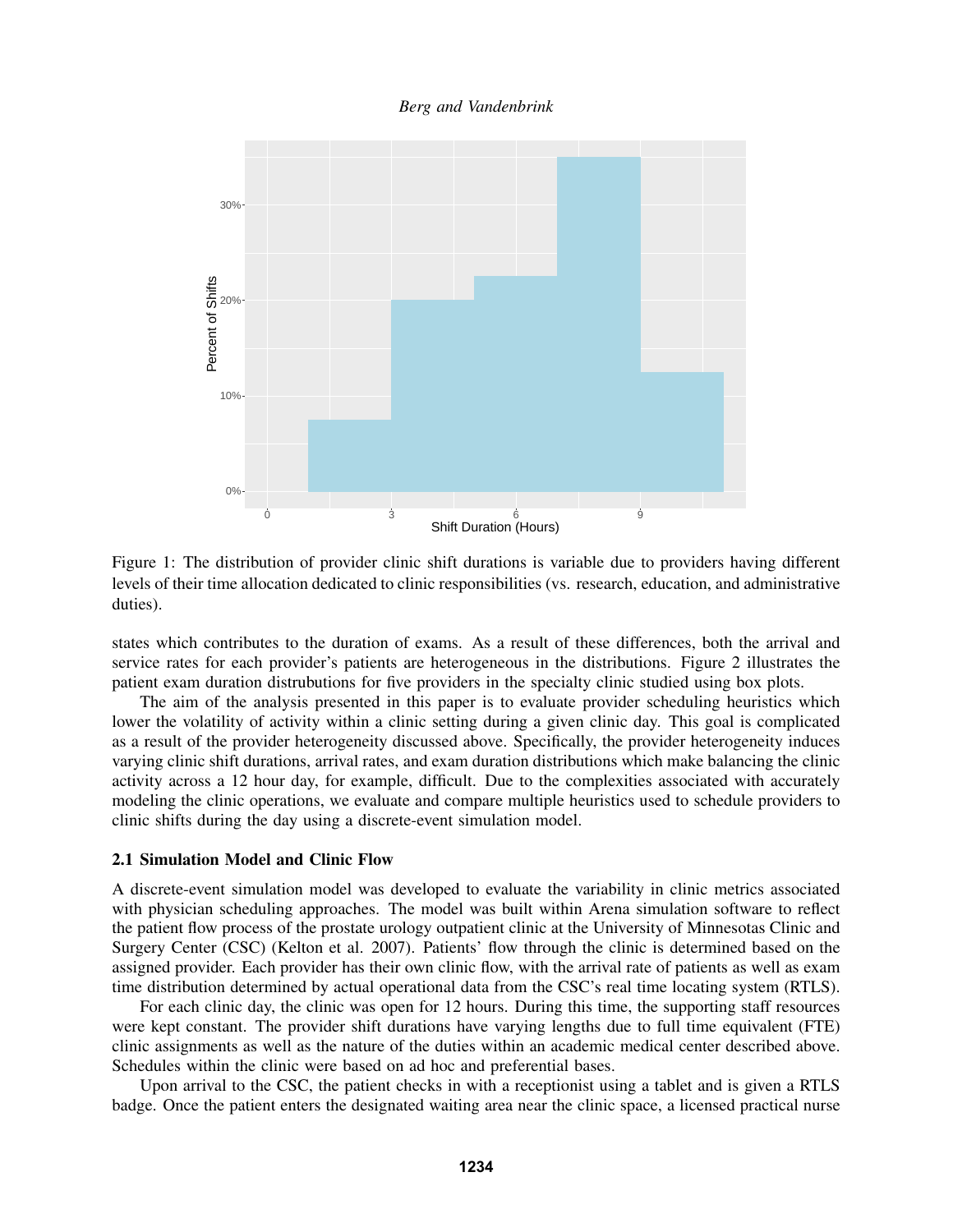

<span id="page-3-0"></span>Figure 2: Distributions of time spent with patients during an exam vary by provider as a result of factors such as different practice styles as well as patient case mixes.

(LPN) receives an update on their computer that notifies the LPN that the patient is ready to begin the intake process. The LPN identifies the patient in the waiting area using a digital map with the patients location and photo and escorts the patient to the intake area within the clinic space. Upon completing the intake process, the LPN escorts the patient to the either the next available exam room or to a procedure room, depending on the appointment type, where the patient will remain for the entire clinic appointment. We note that both exam and procedure rooms are flexible and are allocated based on a *first room up* policy and are not dedicated for use by a specific provider.

If escorted to an exam room, the LPN performs a standard LPN visit with the patient and records the patients health history. If the patient is scheduled for a nurse-only visit, a nurse will enter the exam room and conduct a standard nurse visit. If the patient is scheduled for a provider visit, the provider will enter the room following the intake process and conducts an exam. If the patient is present for a procedure, the provider will then enter the room to perform the procedure. We note that procedure rooms can be used for both exams and procedures while exam rooms are only used for exams.

Following exam or procedure, some patients will require a follow-up nurse visit to discuss next steps regarding treatment and education. Finally, the patient is escorted by the LPN to the checkout desk where a receptionist will schedule additional follow-up appointments if needed. After the patient completes the checkout process, the patient returns the RTLS badge and departs the CSC. Figure [3](#page-4-1) illustrates the flow of patient activities in the clinic.

### 2.2 Model Validation

Calibration of the simulation model was based on an outpatient specialty clinic at the University of Minnesota's Clinics and Surgery Center. Historical durations of patient and clinic activities from two months of the clinic's RTLS data were used to identify arrival rate, no-show, intake, exam, procedure and check out process distributions used as inputs in the simulation model. Simulated patient length of stay and patient wait times were compared to the same durations as measured by the RTLS data. The results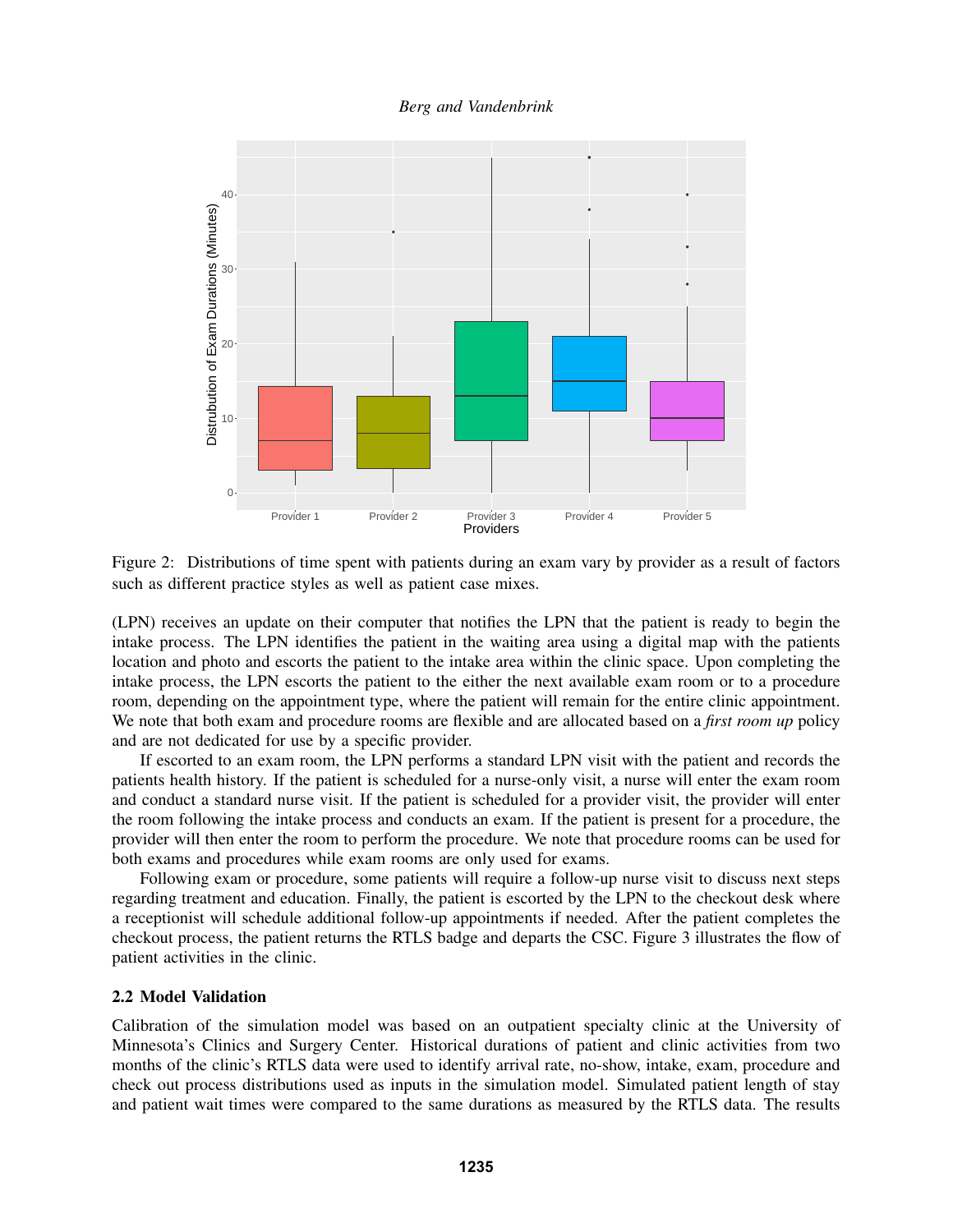

<span id="page-4-1"></span>Figure 3: Patient flow and activities in the clinic studied.

from the simulation model were found closely match those of the RTLS data. The simulation model was also verified with clinic staff in its logic, visualization, and output.

# <span id="page-4-0"></span>3 PROVIDER SCHEDULING HEURISTICS

Two scheduling heuristic frameworks for provider clinic shift assignment were developed and evaluated. Each of the scheduling heuristics were developed based on the objective of spreading out clinic activity throughout the entire day. The intuition behind both of the scheduling heuristics is that current capacity should be used to the greatest extent (minimize amount of time when no providers are scheduled) while also scheduling as few providers concurrently as possible (minimize clinic congestion). The first heuristic attempts to balance the clinic activity during the day by alternating scheduling clinic shifts at the beginning and end of the clinic day until all provider shifts are scheduled. The second heuristic schedules provider shifts at the beginning of clinic day until a shift is able to follow a previously scheduled shift with no overlap or scheduled overtime. Within each of these heuristics four variations were developed based on two schedule attributes. The first attribute was the inclusion (or absence) of a *break* in the middle of the clinic day which facilitated a time for the clinic to catch up with any delays accrued during the morning potion of the clinic day. An hour-long break in the middle of the day was considered to allow time for providers to catch up and to have personal time for lunch, administrative work, etc. If the provider was scheduled during this hour, the providers shift was extended by one hour in order to keep the clinics patient capacity equal to what it would be with a continuous shift. The second schedule attribute was how the list of provider shifts to be scheduled was sorted prior to applying each heuristic. Two sorting procedures were evaluated based on the durations of the provider shifts to be scheduled and the patient arrival rate associated with each provider's clinic shift. For the former sorting procedure, we assumed that shift durations for each provider and each clinic day were predetermined.

Algorithm 1 and Algorithm 2 illustrate the steps in each of the heuristic frameworks. Algorithms 1 and 2 are implementations of each heuristic where the sorting procedure is based on provider shift duration and there is no break scheduled in the clinic day. Minor alterations to each of these heuristics were made to implement each heuristic where the provider shifts were sorted by decreasing patient arrival rates in addition to including an hour-long break in the day. Implementing the two scheduling heuristics with two sorting procedures and two alternatives for including a break resulted in eight schedules being evaluated. These schedules are enumerated in Table 1 and Figure [4](#page-6-0) illustrates the structure of resulting provider schedules compared to an actual schedule. As seen in Figure [4,](#page-6-0) one of the actual schedules from a test case has all five providers scheduled during the same time in the middle of the day and no providers scheduled at the end. In contrast, the heuristic schedules aim to better balance the providers across the clinic day.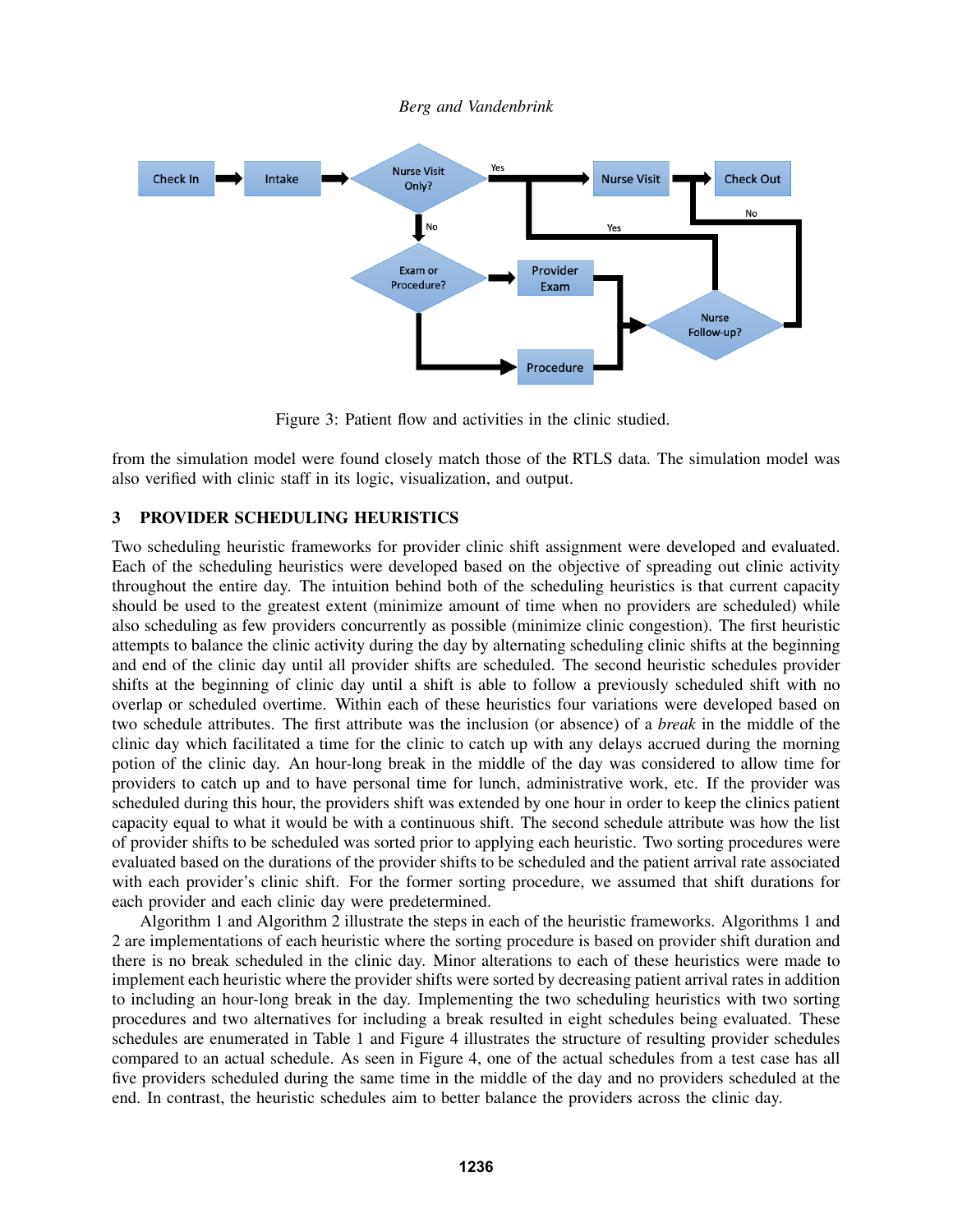Algorithm 1: Heuristic 1 applied where shifts are sorted by duration and no break is scheduled.

Data: List of provider shifts to be scheduled and duration of each shift.

Result: Schedule of provider shifts for a single clinic day.

- 1 Initialization;
- 2 Sort list of provider shifts by shift duration with the longest first and shortest last;
- 3 while *not at the end of the provider shift list* do
- 4 Schedule the shift at the top of the list to begin at the beginning of the clinic day;
- 5 Remove scheduled shift from list;
- 6 Schedule the shift at the top of the list such that it ends at the time of clinic closing;
- 7 Remove scheduled shift from list;
- 8 end

Algorithm 2: Heuristic 2 applied where shifts are sorted by duration and no break is scheduled.

Data: List of provider shifts to be scheduled and duration of each shift.

Result: Schedule of provider shifts for a single clinic day.

- 1 Initialization;
- 2 Sort list of provider shifts by shift duration with the longest first and shortest last;
- 3 while *not at the end of the provider shift list* do
- 4 if *shift at top of list is less than or equal to the remaining time between the end of a previously placed shift and clinic closing* then
- 5 Schedule shift to begin at end of previously scheduled shift such that the time until closing is minimized;
- $\begin{array}{c|c|c|c|c} \hline \text{6} & \text{Remove scheduled shift from list:} \end{array}$
- 7 else
- 8 Schedule shift to begin at the beginning of the clinic day;
- 9 | Remove scheduled shift from list:
- 10 end
- 11 end

# <span id="page-5-0"></span>4 RESULTS

In this section we present numerical results comparing the performance measures obtained from simulating the provider scheduling heuristics. Seven test case days were identified and used for experiments where the actual provider schedule is compared to the schedules resulting from the heuristics using the simulation model. The test cases are representative of schedule changes that occur on a monthly or quarterly basis due to changes in clinic, research, education, and administrative responsibilities of the providers. The numerical results presented in this section are based on applying the eight provider schedule heuristics to each of the seven test case instances resulting in 63 experiment models (including the actual schedules from the seven test cases). Each schedule model was run for 100 replications. Results for average patient waiting time, average patient flow time, and average exam room utilization rate are presented for each schedule as a relative improvement from the actual schedule in the test case.

# 4.1 Patient Wait Time

Patient wait time was measured as the cumulative time spent waiting across activities throughout a patient's visit. Average patient wait times varied between the test cases and schedules with a range from approximately 10 minutes to nearly 40 minutes with an average half-width of 3.35 minutes. The patient wait time results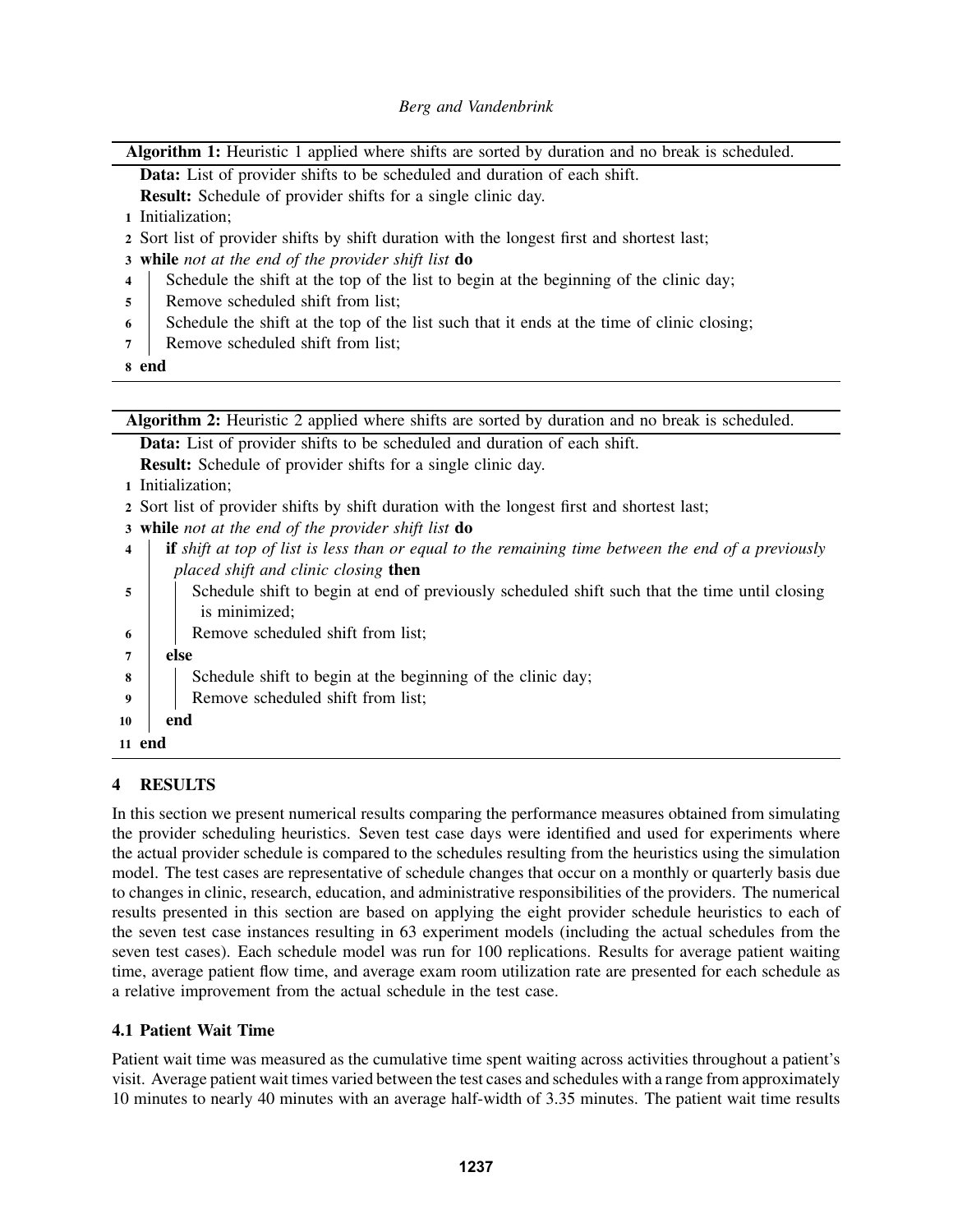| <b>Schedule Name</b> Heuristic Used |               | <b>Sorting Procedure</b> | <b>Break</b> |
|-------------------------------------|---------------|--------------------------|--------------|
| 1 A                                 |               | <b>Shift Duration</b>    | No Break     |
| 1 B                                 |               | Patient Arrival Rate     | No Break     |
| 1 <sup>C</sup>                      | 1             | <b>Shift Duration</b>    | <b>Break</b> |
| 1D                                  | 1             | Patient Arrival Rate     | <b>Break</b> |
| 2A                                  | 2             | <b>Shift Duration</b>    | No Break     |
| 2B                                  | 2             | Patient Arrival Rate     | No Break     |
| 2C                                  | 2             | <b>Shift Duration</b>    | <b>Break</b> |
| 2D                                  | $\mathcal{P}$ | Patient Arrival Rate     | <b>Break</b> |

Table 1: Provider schedules evaluated with the simulation model were defined based on the heuristic applied, sorting procedure, and whether or not a break was included.



<span id="page-6-0"></span>Figure 4: Schedules 1A and 1D are presented for illustration with a schedule used in practice with the same shift durations.

for the eight provider scheduling heuristics were analyzed based on relative improvements to the results of the actual schedules from each of the seven test cases. Figure [5](#page-7-0) presents the percentage improvement in patient wait time of each of the scheduling heuristics over the actual schedule averaged across the test cases. We note that all eight of the provider scheduling heuristics resulted in lower average patient wait time with Schedule 1D resulting in a more that 30% improvement on average. All of the provider scheduling heuristics resulting in lower patient wait time is likely due to the heuristics' attempt at balancing the provider shifts across the clinic day, thereby spreading out patient arrivals and clinic congestion. Further, we note that the heuristic which resulted in the largest improvement with respect to patient wait time (Schedule 1D) is a heuristic which directly incorporates the heterogeneity of providers' patient arrival rates.

## 4.2 Patient Flow Time

Patient flow time was measured as the duration of time between the patient's arrival and check out at the end of the visit. Similar to patient wait time, patient flow time results for the eight provider scheduling heuristics were analyzed based on relative improvements to the results of the actual schedules from each of the seven test cases. Average patient flow times ranged between 29 and 62 minutes depending on the test case and schedule evaluated with an average half-width of 3.53 minutes. A similar trend of relative improvements can be seen in Figure [6](#page-8-0) for patient flow time as was observed for patient wait time. This is likely explained by the reduction in flow time largely being accounted for by the reduction in patient wait time. However, the magnitude of the improvements for patient flow time were not as great as they were for patient wait time (Schedule 1D had the largest relative improvement at more that 15%). In general, we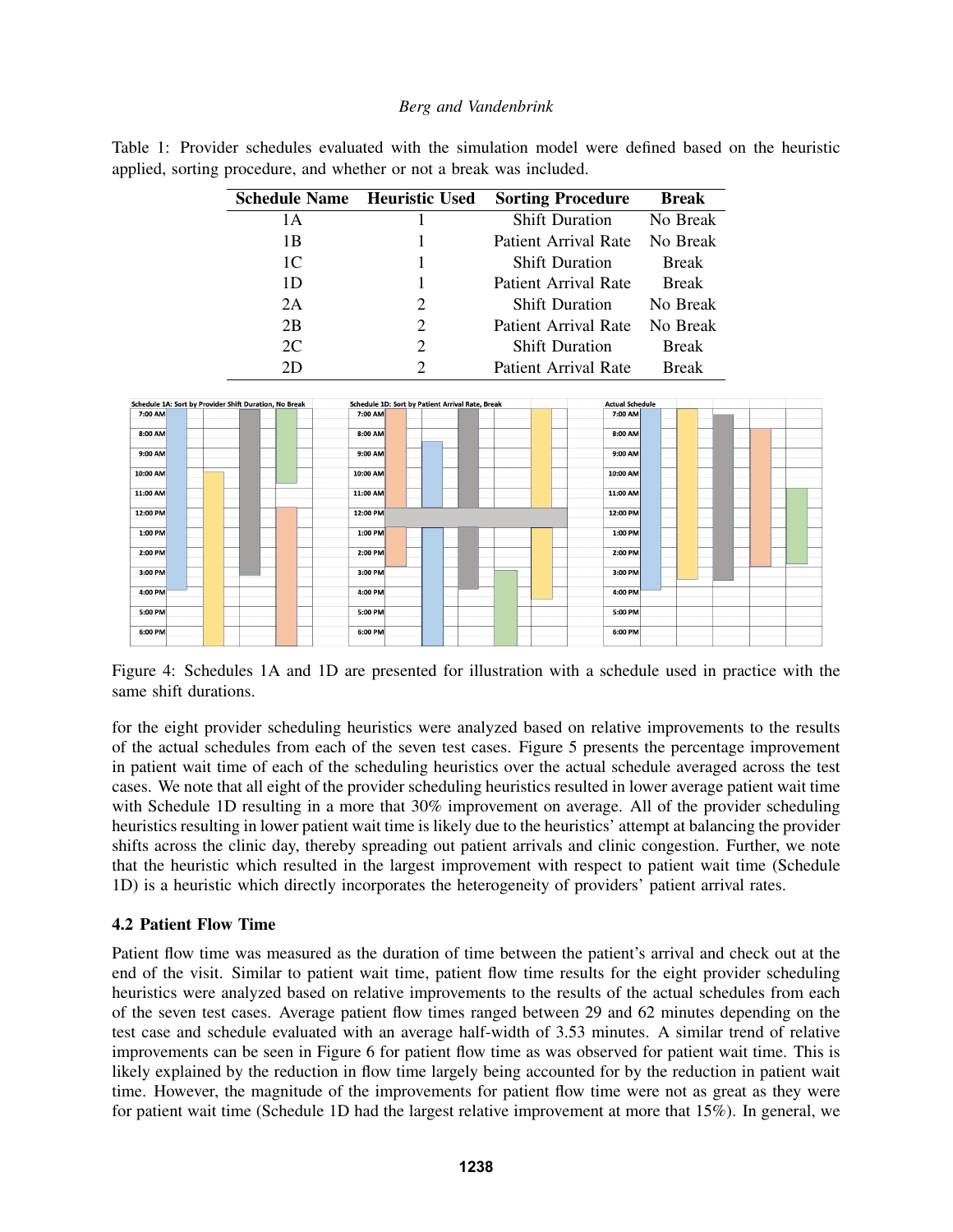

<span id="page-7-0"></span>Figure 5: The average percent decrease in average patient wait time relative to the actual schedule across the seven test cases is presented for the eight provider scheduling heuristics.

observe that the provider schedule heuristics which account for the variability in providers' patient arrival rate as well as those based on applying Heuristic 1 tend to perform better with respect to both patient flow and patient wait time. Less clear is the overall benefit of including a break in the clinic day to catch up on any backlogs.

## 4.3 Exam Room Utilization Rate

Average exam room utilization rates were also analyzed across the provider scheduling heuristics. Exam room utilization is determined as the portion of time during the clinic day of which an exam room is occupied by a patient. We note that an exam room is considered utilized even if a patient is in the room waiting for their provider. Average exam room utilization rates for the test cases and schedules ranged between 33% and 62% with an average half-width of 2.35%. Figure [7](#page-8-1) presents the average percent decrease in exam room utilization rates for each provider scheduling heuristics relative to the actual schedules' exam room utilization rates. The decreases in exam room utilization rates appear to be more uniform as compared to the decreases in the previous performance measures. While higher utilization rates are desirable when analyzing systems with expensive resources, we interpret the decreases in exam room utilization rates as a measure of improved efficiency and a potential opportunity to schedule more providers within the clinic day. While not presented here, we note that an increase in the range of exam room utilization rates was observed. That is, while average exam room utilization rates decreased with each of the provider scheduling heuristics analyzed, the range between the average minimum and the average maximum increased as compared to the actual schedules of the test cases. This indicates that more day-to-day utilization volatility may be experienced despite obtaining an average exam room utilization rate decrease.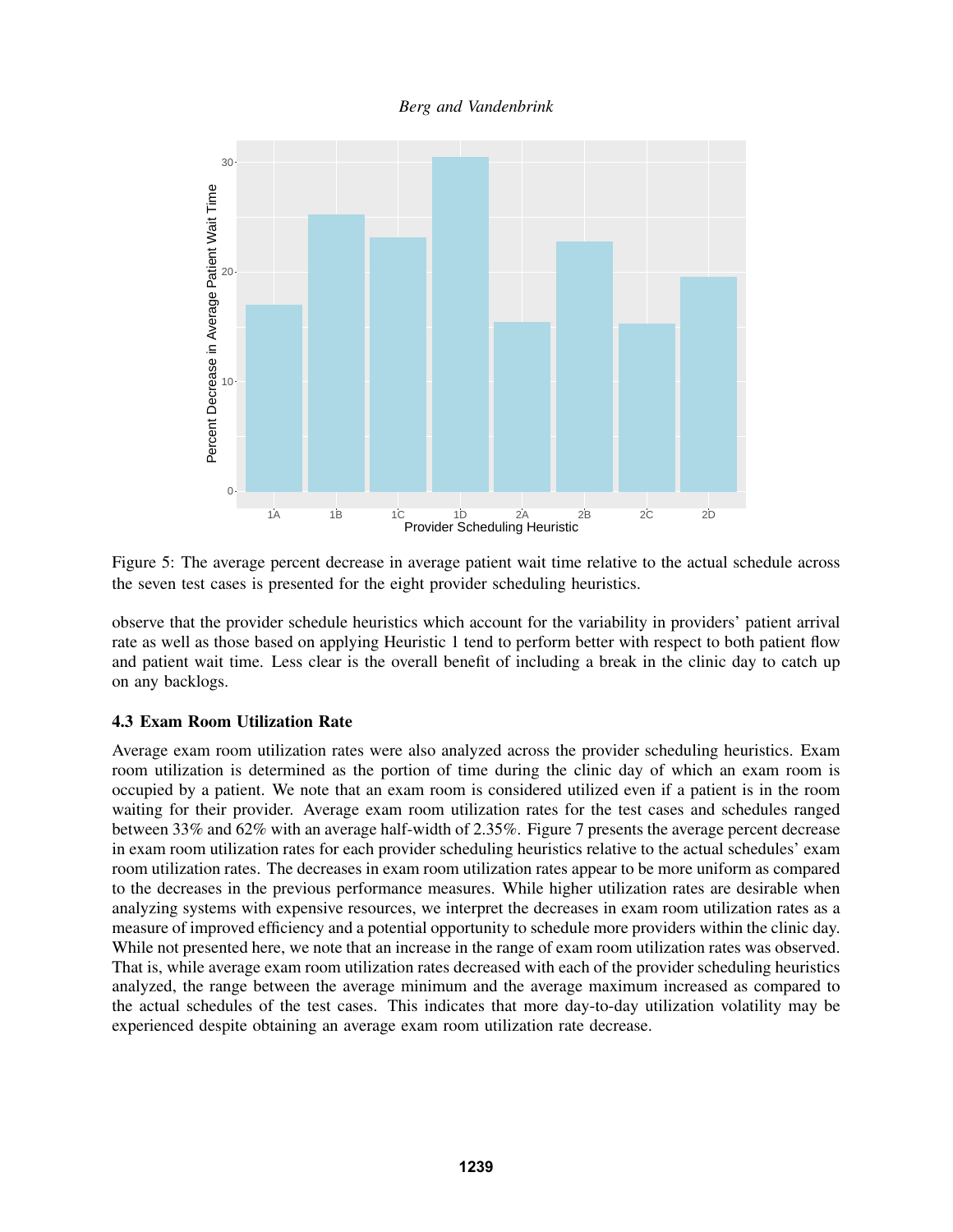

Figure 6: The average percent decrease in average patient flow time relative to the actual schedule across the seven test cases is presented for the eight provider scheduling heuristics.

<span id="page-8-0"></span>

<span id="page-8-1"></span>Figure 7: The average percent decrease in average exam room utilization relative to the actual schedule across the seven test cases is presented for the eight provider scheduling heuristics.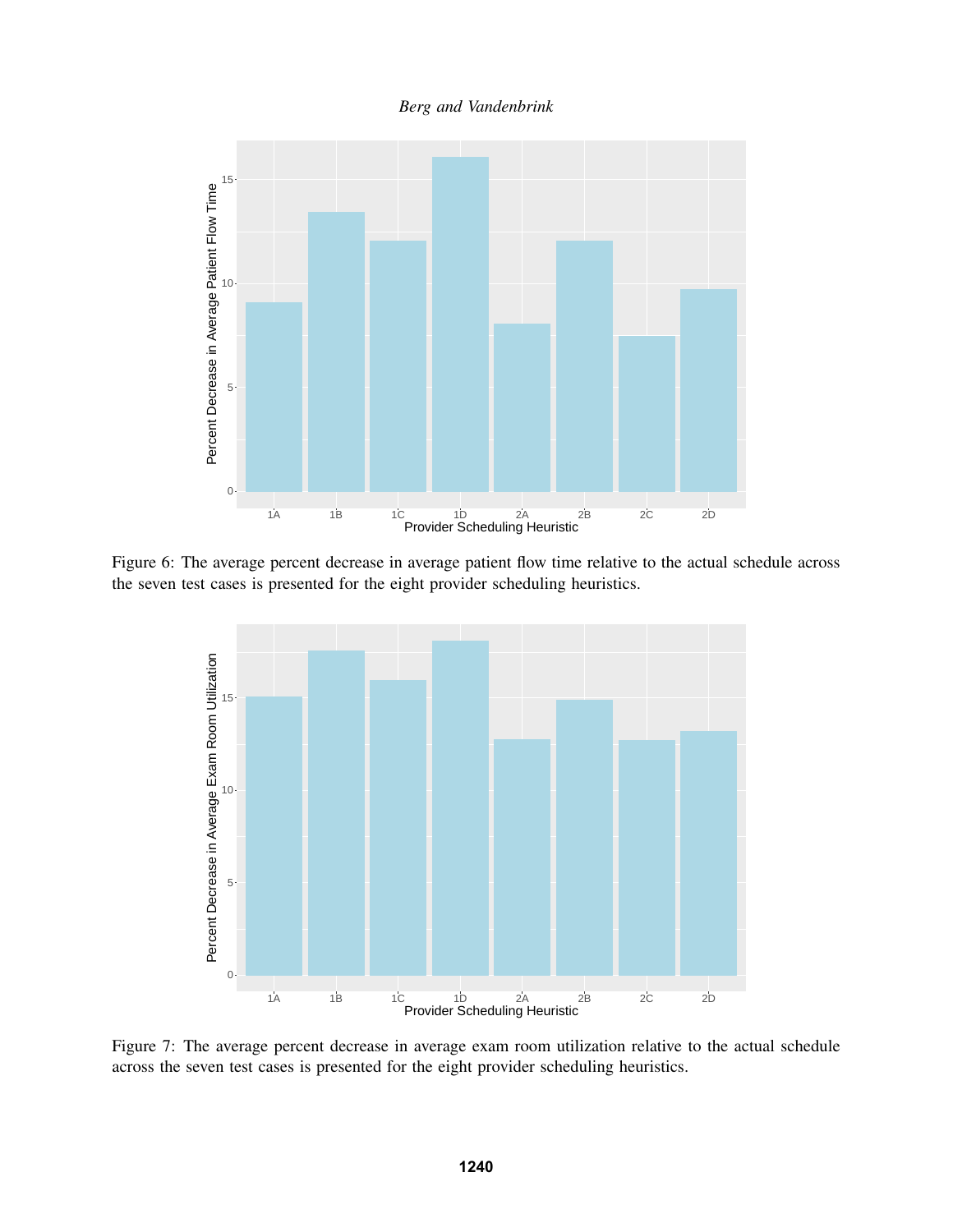### <span id="page-9-6"></span>5 CONCLUSIONS

In this paper we presented a simulation model used to evaluate heuristics for scheduling provider shifts in a specialty outpatient clinic setting. The changing operational landscape of how specialty outpatient care is delivered, planned, and scheduled highlights the need for new approaches in managing clinical time. We developed eight provider scheduling heuristics which differed by the specific scheduling algorithm applied, how provider shifts were sorted, and whether or not a break was included in the clinic day. These eight heuristics were evaluated using a simulation model based on an outpatient specialty clinic at the University of Minnesota's Clinics and Surgery Center. Seven test cases were identified for validation and served as the base cases upon which improvements associated with the simulated scheduling heuristics were compared.

The results in this paper show that, in general, each of the eight provider scheduling heuristics evaluated improved the performance measures with respect to the test cases used. Trends in the results include provider scheduling heuristics which aim to spread out provider clinic shifts across the day and explicitly incorporate the heterogeneous patient arrival rates tend to perform better with respect to both patient flow and patient wait time. While each of the provider scheduling heuristics decreased the average exam room utilization (thereby increasing available capacity), specific hints toward which schedules are more successful in this regard are not as apparent.

There are multiple limitations which we would like to point out as opportunities for future research. First, the heuristics presented in this paper assume the shift durations are predetermined as inputs. This is due to various exogenous factors influencing the design of each provider's shift duration (e.g., clinical FTE, teaching schedule, hospital schedule, preference, etc.). However, expanding on the heuristics presented here within a broader scheduling scope (e.g., a week or a month) where shifts are allocated to specific days as well as times during a clinical day is a promising subsequent evaluation. Second, another assumption underlying our simulation model is that each provider's appointment template (i.e., the time each provider allocates to different patient types) is a fixed input based on how individual providers design their appointment templates. Coordinating appointment template design for providers scheduled during the same clinic day will likely impact various performance measures as each provider's stream of patient arrivals make use of multiple shared resources in the clinic. Both of these current limitations offer opportunities to expand the current analysis in broader clinic-level perspectives.

## ACKNOWLEDGMENTS

We would like to thank Mr. Mike Choi and the staff at the University of Minnesota's Clinics and Surgery Center for their support and feedback related to this work. This research was supported in part by a Grant-in-Aid from the Office of the Vice President for Research at the University of Minnesota.

#### **REFERENCES**

<span id="page-9-7"></span>Aron, K., and D. Papp. 2000. "Reflections on Academic Duties of Medical School Faculty". *Medical Teacher* 22(4):406–411.

- <span id="page-9-3"></span>Bard, J. F., Z. Shu, and L. Leykum. 2013. "Monthly Clinic Assignments for Internal Medicine Housestaff". *IIE Transactions on Healthcare Systems Engineering* 3(4):207–239.
- <span id="page-9-4"></span>Bard, J. F., Z. Shu, and L. Leykum. 2014. "A Network-based Approach for Monthly Scheduling of Residents in Primary Care Clinics". *Operations Research for Health Care* 3(4):200–214.
- <span id="page-9-1"></span>Barnett, M. L., Z. Song, and B. E. Landon. 2012. "Trends in Physician Referrals in the United States, 1999-2009". *Archives of Internal Medicine* 172(2):163–170.
- <span id="page-9-2"></span>Beaulieu, H., J. A. Ferland, B. Gendron, and P. Michelon. 2000. "A Mathematical Programming Approach for Scheduling Physicians in the Emergency Room". *Health Care Management Science* 3(3):193–200.
- <span id="page-9-8"></span>Blumenthal, D., N. Causino, Y. Chang, L. Culpepper, W. Marder, D. Saglam, R. Stafford, and B. Starfield. 1999. "The Duration of Ambulatory Visits to Physicians.". *Journal of Family Practice* 48(4):264–272.
- <span id="page-9-5"></span>Cohn, A., S. Root, C. Kymissis, J. Esses, and N. Westmoreland. 2009. "Scheduling Medical Residents at Boston University School of Medicine". *Interfaces* 39(3):186–195.
- <span id="page-9-0"></span>Deloitte 2019. "Growth in Outpatient Care: The Role of Quality and Value Incentives". [https://www2.deloitte.com/insights/us/](https://www2.deloitte.com/insights/us/en/industry/health-care/outpatient-hospital-services-medicare-incentives-value-quality.html) [en/industry/health-care/outpatient-hospital-services-medicare-incentives-value-quality.html,](https://www2.deloitte.com/insights/us/en/industry/health-care/outpatient-hospital-services-medicare-incentives-value-quality.html) accessed 15th January 2019.